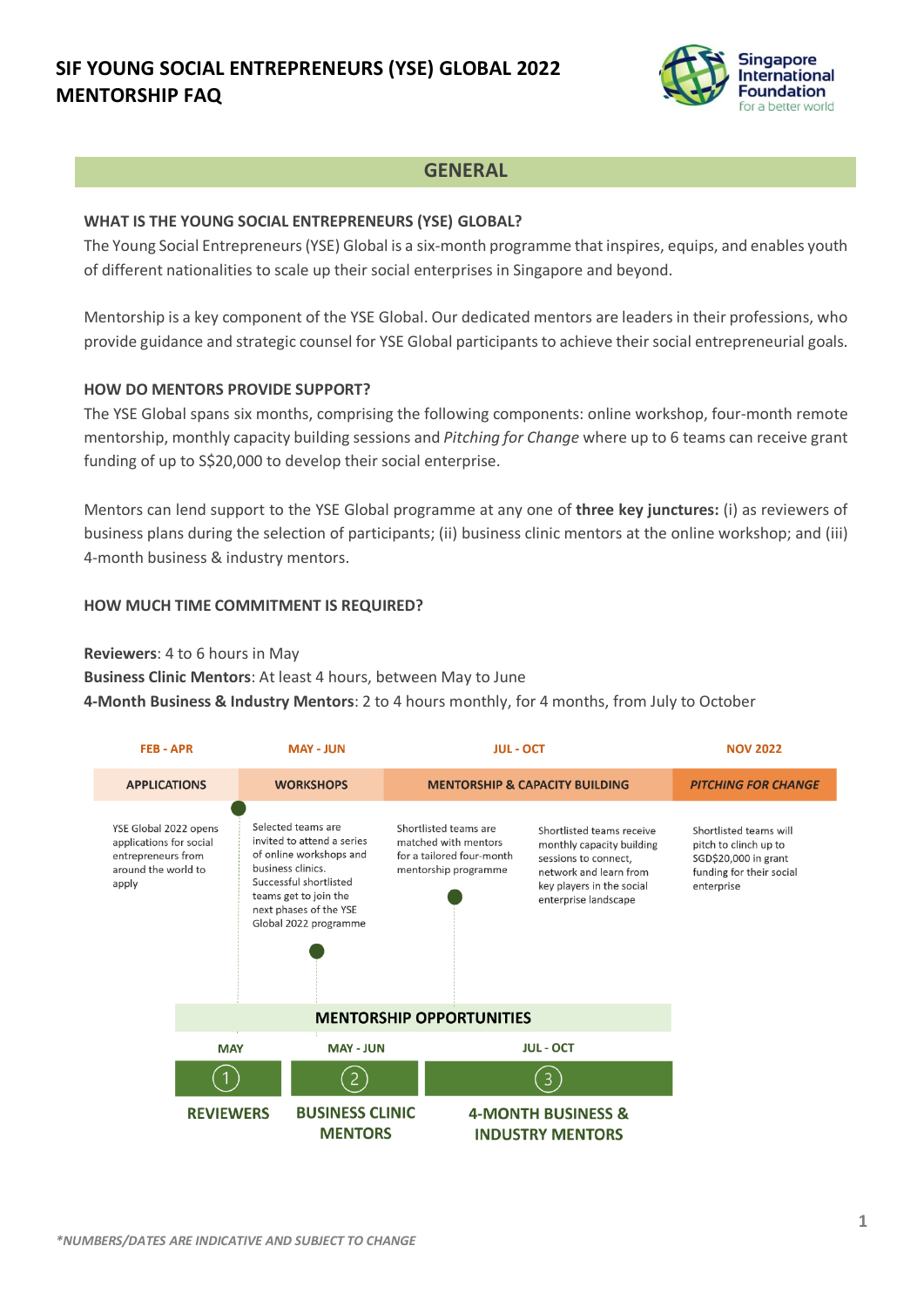## **ROLE & PROFILE OF MENTORS**

| <b>KEY ROLE</b>        | <b>REVIEWERS</b><br>Assess the YSE Global<br>2022 applications                                                                                    | <b>BUSINESS CLINIC</b><br><b>MENTORS</b><br>Mentor teams on<br>business fundamentals as<br>part of the YSE Global<br>2022 Workshop                       | <b>4-MONTH BUSINESS &amp;</b><br><b>INDUSTRY MENTORS</b><br>Mentor teams on<br>practical aspects of<br>running an enterprise<br>and prepare them for YSE<br>Pitching for Change |
|------------------------|---------------------------------------------------------------------------------------------------------------------------------------------------|----------------------------------------------------------------------------------------------------------------------------------------------------------|---------------------------------------------------------------------------------------------------------------------------------------------------------------------------------|
| <b>TIME COMMITMENT</b> | 4 to 6 hours to score<br>about 20 YSE 2022<br>applications via an online<br>portal                                                                | At least 4 hours of online<br>mentorship over two<br>evenings via video<br>conferencing                                                                  | At least 2 to 4 hours a<br>month over four months<br>of online mentorship via<br>video conferencing                                                                             |
| <b>SCHEDULE</b>        | May 2022                                                                                                                                          | May to June 2022                                                                                                                                         | July to October 2022                                                                                                                                                            |
|                        | General business<br>management knowledge<br>such as business strategy,<br>financial management,<br>leadership or<br>entrepreneurial<br>experience | <b>General business</b><br>management knowledge<br>such as business strategy,<br>financial management,<br>leadership or<br>entrepreneurial<br>experience | At least 3 years of<br>entrepreneurial<br>experience or doing<br>business in Asia<br>Experience of<br>starting/running/working<br>in a social enterprise will                   |
| <b>MENTOR PROFILE</b>  | MBA candidates may also<br>apply                                                                                                                  | At least 2 years of<br>work/business<br>experience                                                                                                       | be an added advantage<br>Willingness to share                                                                                                                                   |
|                        | Passion for social<br>entrepreneurship and<br>youth development                                                                                   | Willingness to share<br>contacts and networks<br>with YSE mentees                                                                                        | contacts and networks<br>with YSE mentees                                                                                                                                       |
|                        |                                                                                                                                                   | Passion for social<br>entrepreneurship and                                                                                                               | Passion for social<br>entrepreneurship and<br>youth development                                                                                                                 |
|                        |                                                                                                                                                   | youth development                                                                                                                                        |                                                                                                                                                                                 |